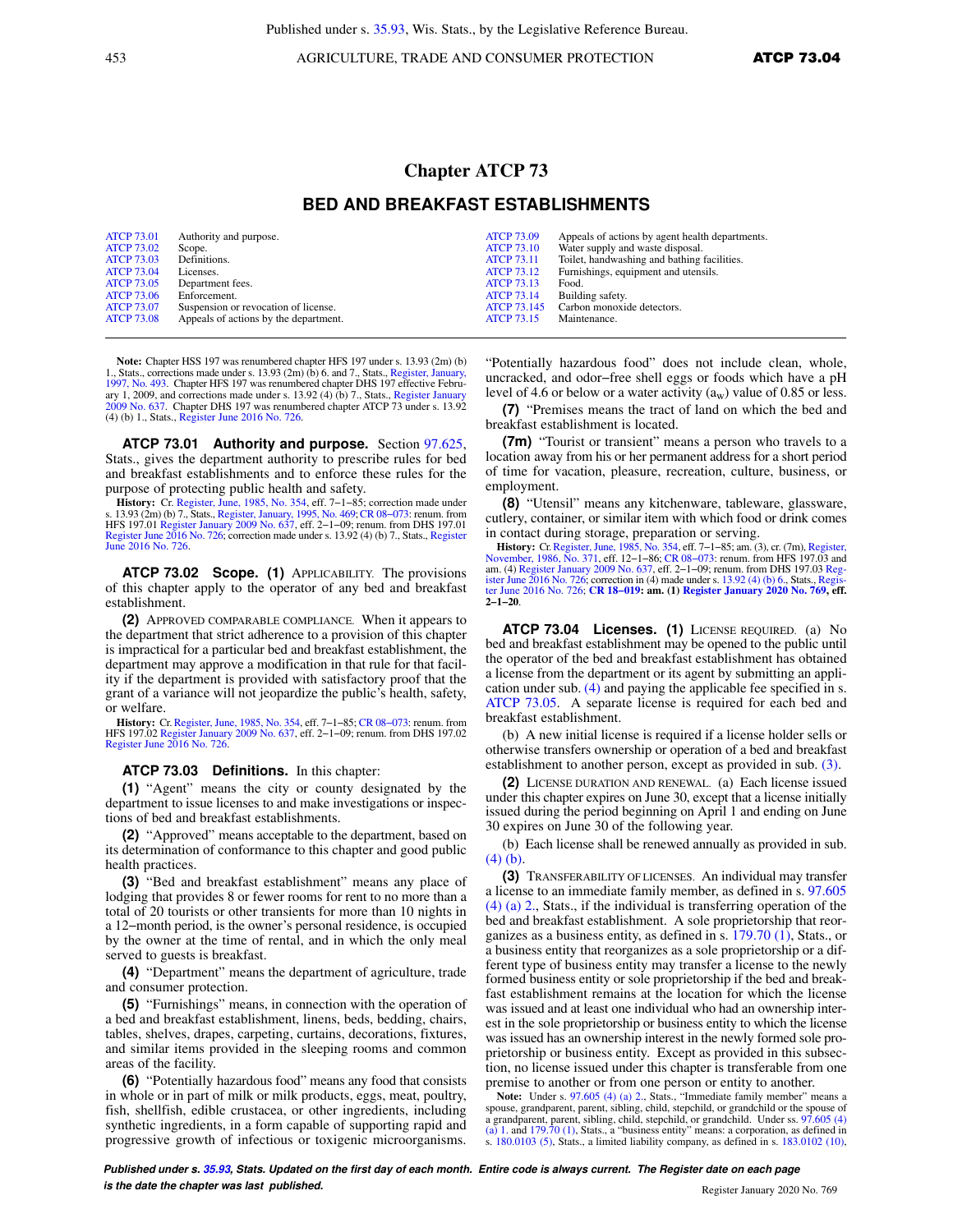**(4)** LICENSE APPLICATION. (a) *Initial license.* Application for an initial or new license shall be made on an application form furnished by the department or its agent and shall be accompanied by all of the following:

1. The applicable fees specified under s. [ATCP 73.05](https://docs.legis.wisconsin.gov/document/administrativecode/ATCP%2073.05) and any fees previously due to the department or its agent.

2. Documentation that the department of safety and professional services has approved plans and specifications for the bed and breakfast, if required.

3. Information, as determined by the department or its agent, indicating that the bed and breakfast establishment will be maintained and operated in compliance with applicable federal and state laws and that rules have been implemented for the operation of the bed and breakfast establishment that will protect the health, safety, and welfare of the public.

**Note:** To obtain a copy of the a bed and breakfast establishment operator license application form, or to determine which agent to contact for an application form, call (608) 224−4923 or send an e−mail to [datcpdfslicensing@wi.gov.](mailto:datcpdfslicensing@wi.gov)

(b) *Renewal license.* To renew the license of the bed and breakfast establishment, the operator shall pay the department, the applicable establishment license fee specified under s. [ATCP](https://docs.legis.wisconsin.gov/document/administrativecode/ATCP%2073.05) [73.05](https://docs.legis.wisconsin.gov/document/administrativecode/ATCP%2073.05) before the license expires. If the payment to renew the license of a bed and breakfast establishment is not made to the department before the expiration date of the establishment license, the late fee specified under s. [ATCP 73.05](https://docs.legis.wisconsin.gov/document/administrativecode/ATCP%2073.05) shall be paid in addition to the license fee.

**Note:** Local health departments that are agents for the department have authority under s.  $97.615$  (2) (d), Stats., to establish and collect fees for license issued by the local health department. If your establishment was licensed by a local health department, contact the local health department for its license fee schedule.

**(5)** DEPARTMENT ACTION ON LICENSE APPLICATION. (a) The department or its agent shall issue or deny a license within 30 days after receiving a complete application, all applicable fees, and the other information required under sub. [\(4\).](https://docs.legis.wisconsin.gov/document/administrativecode/ATCP%2073.04(4))

(b) Except as provided in s. [93.135,](https://docs.legis.wisconsin.gov/document/statutes/93.135) Stats., the initial issuance, renewal, or continued validity of a license issued under this subsection may be conditioned upon the requirement that the license holder correct a violation of this chapter, ss. [97.603](https://docs.legis.wisconsin.gov/document/statutes/97.603) to [97.65,](https://docs.legis.wisconsin.gov/document/statutes/97.65) Stats., or ordinances adopted under s.  $97.615$  (2) (g), Stats., within a period of time specified. If the condition is not met within the specified time or after an extension of time as approved by the department, the license is void. No person may operate a bed and breakfast establishment after a license has been voided under this paragraph, and any person who does so shall be subject to the penalties under ss. [97.72](https://docs.legis.wisconsin.gov/document/statutes/97.72) and [97.73](https://docs.legis.wisconsin.gov/document/statutes/97.73), Stats. An owner whose license is voided under this paragraph may appeal the decision under s. [ATCP 73.08](https://docs.legis.wisconsin.gov/document/administrativecode/ATCP%2073.08).

(c) The department or its agent may refuse to issue or renew a license to operate a bed and breakfast establishment under any of the following circumstances:

1. The department or its agent has not conducted a preinspection of the bed and breakfast establishment for which an initial or new license is required under sub. [\(1\).](https://docs.legis.wisconsin.gov/document/administrativecode/ATCP%2073.04(1))

2. The owner of a bed and breakfast establishment has not corrected a condition for which the department or agent has issued a written health or safety–related order.

3. All applicable fees under s. [ATCP 73.05](https://docs.legis.wisconsin.gov/document/administrativecode/ATCP%2073.05) have not been paid, including the license fee, preinspection fee, reinspection fee, or other applicable fees.

4. The owner has modified, repaired or maintained the bed and breakfast establishment in a manner that is not in accordance with what the department recognizes as safe practice as outlined in this chapter.

5. The owner, applicant, or license holder has failed to provide the department or its agent with information required under sub. [\(4\).](https://docs.legis.wisconsin.gov/document/administrativecode/ATCP%2073.04(4))

6. The owner or applicant has violated ch. [97](https://docs.legis.wisconsin.gov/document/statutes/ch.%2097), Stats., this chapter, or any order, ordinance, or regulation created by a village, city, county, or local board of health having jurisdiction, provided such violation is related to the operation of the bed and breakfast establishment.

(d) If the department or its agent denies an application for a license, the applicant shall be given reasons, in writing, for the denial and information regarding appeal rights under s. [ATCP](https://docs.legis.wisconsin.gov/document/administrativecode/ATCP%2073.08) [73.08.](https://docs.legis.wisconsin.gov/document/administrativecode/ATCP%2073.08)

**(6)** VOIDED LICENSE FOR FAILURE TO PAY FEES. If an applicant or owner fails to pay all applicable fees, late fees and processing charges under s. [ATCP 73.05](https://docs.legis.wisconsin.gov/document/administrativecode/ATCP%2073.05) within 15 days after the applicant or owner receives notice of an insufficiency under s. [ATCP 73.05,](https://docs.legis.wisconsin.gov/document/administrativecode/ATCP%2073.05) or within 45 days after the expiration of the license, whichever occurs first, the license is void. An owner whose license is voided under this subsection may appeal the decision under s. [ATCP](https://docs.legis.wisconsin.gov/document/administrativecode/ATCP%2073.08) [73.08.](https://docs.legis.wisconsin.gov/document/administrativecode/ATCP%2073.08) In an appeal concerning a voided license under this subsection, the burden is on the license applicant or owner to show that the entire applicable fees, late fees and processing charges have been paid. During any appeal process concerning a payment dispute, operation of the bed and breakfast establishment is deemed to be operation without a license and is subject to the fees under s. [ATCP 73.05 \(2\)](https://docs.legis.wisconsin.gov/document/administrativecode/ATCP%2073.05(2)) in addition to the fees otherwise due, unless the applicant or owner meets its burden of proof under this subsection.

**(7)** LICENSE POSTING. A current license issued by the department shall be posted in a place visible to the public. A license may not be altered or defaced.

**History:** Cr. [Register, June, 1985, No. 354,](https://docs.legis.wisconsin.gov/document/register/354/B/toc) eff. 7−1−85; emerg. am. (1), cr. (1m), eff. 7–1–94; am. (1), cr. (1m), [Register, January, 1995, No. 469](https://docs.legis.wisconsin.gov/document/register/469/B/toc); emerg. am. (1m), eff.<br>7–1–96; am. (1m), [Register, January, 1997, No. 493](https://docs.legis.wisconsin.gov/document/register/493/B/toc), eff. 2–1–97; am. (1m), cr. (1m)<br>(e), [Register, August, 1998, No. 512](https://docs.legis.wisconsin.gov/document/register/512/B/toc), eff. 9–1–98; HFS 197.04, r. and recr. [Register January 2009 No. 637,](https://docs.legis.wisconsin.gov/document/register/637/B/toc) eff. 2−1−09; correction in (4) (a) 2. made under s. [13.92 \(4\) \(b\) 6.](https://docs.legis.wisconsin.gov/document/statutes/13.92(4)(b)6.), Stats., [Register January 2012 No. 673;](https://docs.legis.wisconsin.gov/document/register/673/B/toc) renum. from DHS 197.04 [Register June 2016 No. 726](https://docs.legis.wisconsin.gov/document/register/726/B/toc); correction in (1) (a), (3), (4) (a) 1., (b), (5) (b), (c) 3., 6., (d), (6) made under s.  $13.92$  (4) (b) 7., Stats., Re [No. 726](https://docs.legis.wisconsin.gov/document/register/726/B/toc); **[CR 18−019:](https://docs.legis.wisconsin.gov/document/cr/2018/19) am. (title), (1) to (3), (4) (title), (a) (intro.), (b), (5) (title), (a), (b), (c) (intro.), 1., 3., 5., (d), (6), (7) [Register January 2020 No. 769,](https://docs.legis.wisconsin.gov/document/register/769/B/toc) eff. 2−1−20; correction in (4) (b) made under s. [35.17](https://docs.legis.wisconsin.gov/document/statutes/35.17), Stats., [Register January 2020 No. 767](https://docs.legis.wisconsin.gov/document/register/767/B/toc)**.

ATCP 73.05 Department fees. (1) FEE SCHEDULES. The fees listed in Table ATCP 73.05 A shall apply to licenses issued from April 1, 2009 through March 31, 2011. The fees listed in Table ATCP 73.05 B shall apply to licenses issued on or after April 1, 2011.

**Note:** Local health departments that are agents for the department have authority under s. [97.615 \(2\) \(d\),](https://docs.legis.wisconsin.gov/document/statutes/97.615(2)(d)) Stats., to establish and collect fees for licenses issued by the local health department. If your establishment was licensed by a local health department, contact the local health department for its license fee schedule.

**(2)** TYPES OF FEES. (a) *Preinspection fee.* The owner of a bed and breakfast establishment shall, pursuant to sub. [\(1\),](https://docs.legis.wisconsin.gov/document/administrativecode/ATCP%2073.05(1)) pay the applicable preinspection fee listed in Table ATCP 73.05 A or B to the department before an initial or new license is issued under s. [ATCP 73.04.](https://docs.legis.wisconsin.gov/document/administrativecode/ATCP%2073.04)

(b) *License fee.* The owner of a bed and breakfast establishment shall, pursuant to sub.  $(1)$ , pay the applicable license fee listed in Table ATCP 73.05 A or B to the department for each bed and breakfast establishment that the operator applies for a license to operate under s. ATCP  $73.04$  (1) or [\(2\)](https://docs.legis.wisconsin.gov/document/administrativecode/ATCP%2073.04(2)).

(c) *Late fee.* If the license fee for a license renewal is not paid before the expiration date of the license, the owner of the bed and breakfast establishment shall pay to the department a late fee of \$85.00 in addition to the renewal license fee.

(d) *Reinspection fee.* If the department conducts a reinspection of a bed and breakfast establishment under s. [ATCP 73.06 \(1\) \(b\)](https://docs.legis.wisconsin.gov/document/administrativecode/ATCP%2073.06(1)(b)1.) [1.](https://docs.legis.wisconsin.gov/document/administrativecode/ATCP%2073.06(1)(b)1.) and [2.,](https://docs.legis.wisconsin.gov/document/administrativecode/ATCP%2073.06(1)(b)2.) the owner shall, pursuant to s. sub. [\(1\),](https://docs.legis.wisconsin.gov/document/administrativecode/ATCP%2073.05(1)) pay to the depart-

**Published under s. [35.93,](https://docs.legis.wisconsin.gov/document/statutes/35.93) Stats. Updated on the first day of each month. Entire code is always current. The Register date on each page is the date the chapter was last published.** Register January 2020 No. 769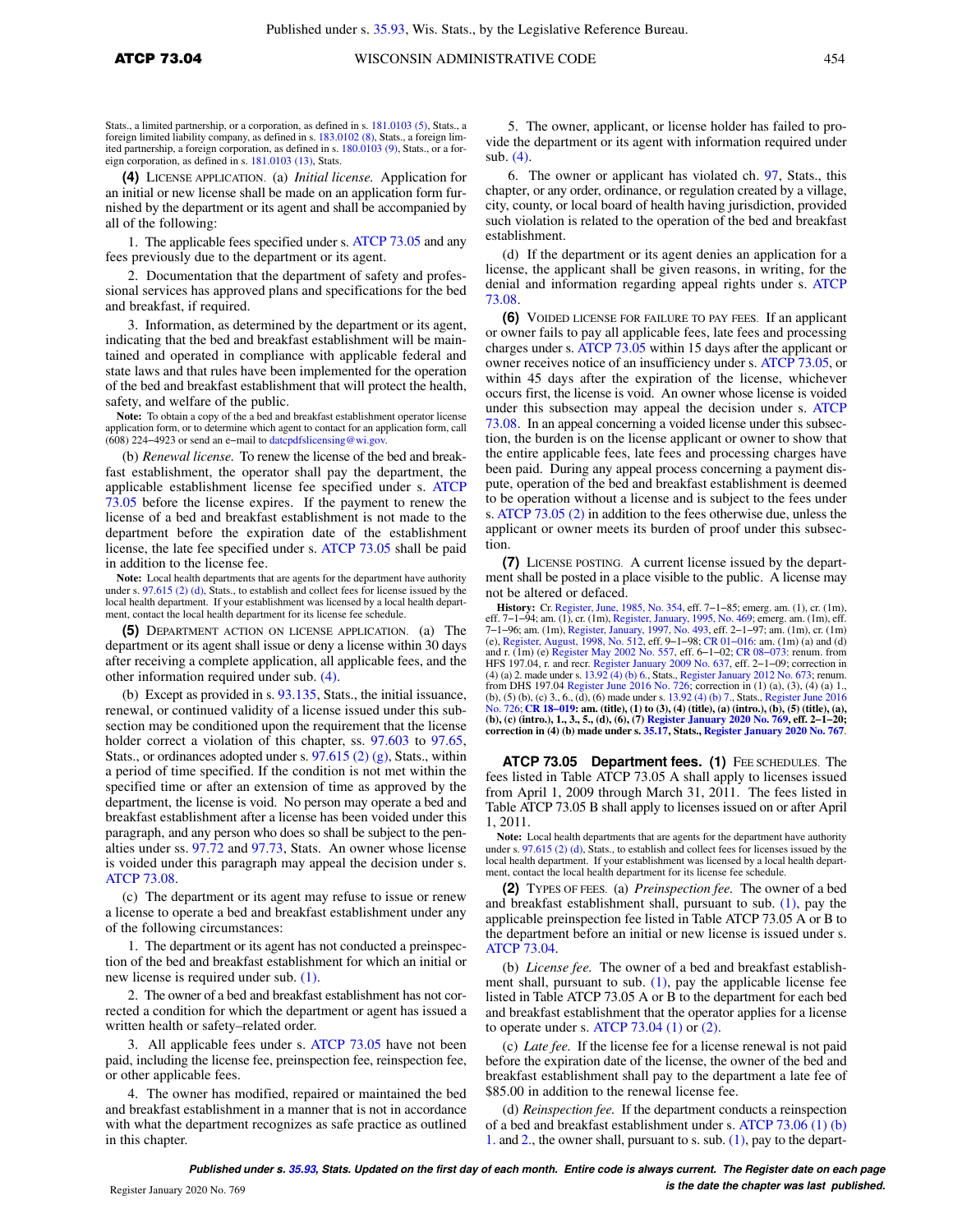ment the applicable reinspection fee listed in Table ATCP 73.05 A or B. The department shall assess an additional fee as specified in Table ATCP 73.05 A or B, whichever is applicable, for any additional reinspection conducted under s. [ATCP 73.06 \(1\) \(b\) 4.](https://docs.legis.wisconsin.gov/document/administrativecode/ATCP%2073.06(1)(b)4.)

(e) *Fees for operating without a license.* Any bed and breakfast establishment found to be operating without a license shall pay to the department an amount of \$749.00, in addition to all applicable fees and any processing charges under s. [ATCP 73.04](https://docs.legis.wisconsin.gov/document/administrativecode/ATCP%2073.04(6)) [\(6\)](https://docs.legis.wisconsin.gov/document/administrativecode/ATCP%2073.04(6)).

**Note:** Anyone operating a bed and breakfast establishment without a license is also subject to a fine of not less than \$100 nor more than \$1,000 under s. [97.72,](https://docs.legis.wisconsin.gov/document/statutes/97.72) Stats.

(f) *Duplicate license.* The department shall charge the operator of a bed and breakfast establishment \$15 for a duplicate license.

(g) *Fees for special condition inspections.* For inspection or consultation activities that are not directly related to the department's licensing responsibilities, the departments shall charge the operator or the entity requesting the inspection or consultation \$175.00.

**(3)** METHOD OF PAYMENT. If the payment for an initial or renewal license is by check or other draft drawn upon an account containing insufficient funds, the applicant or owner shall, within 15 days after receipt of notice from the department of the insufficiency, pay all applicable fees under sub. [\(1\)](https://docs.legis.wisconsin.gov/document/administrativecode/ATCP%2073.05(1)) and the financial institution's processing charges by cashier's check or other certified draft, money order, or cash.

| Table ATCP 73.05 A                                       |  |
|----------------------------------------------------------|--|
| Fee Schedule — SFY 2010                                  |  |
| For licenses issued April 1, 2009 through March 31, 2011 |  |

| Type of Facility                   | License Fee | Preinspection Fee | <b>First Reinspection Fee</b> | Second and<br>Subsequent<br>Reinspection Fee |
|------------------------------------|-------------|-------------------|-------------------------------|----------------------------------------------|
| Bed and breakfast<br>establishment | \$100       | \$280             | \$120                         | \$160                                        |

**Table ATCP 73.05 B Fee Schedule — SFY 2012 For licenses issued on or after April 1, 2011**

| Type of Facility                   | License Fee | Preinspection Fee | <b>First Reinspection Fee</b> | Second and<br>Subsequent<br>Reinspection Fee |
|------------------------------------|-------------|-------------------|-------------------------------|----------------------------------------------|
| Bed and breakfast<br>establishment | \$110       | \$300             | \$128                         | \$170                                        |

**History:** CR 08–073: cr. [Register January 2009 No. 637,](https://docs.legis.wisconsin.gov/document/register/637/B/toc) eff. 2–1–09; renum. from DHS 197.05 [Register June 2016 No. 726](https://docs.legis.wisconsin.gov/document/register/726/B/toc); correction in (1), (2) (a), (b), (d), (e) Tables<br>A, B made under s, 13.92 (4) (b) 7., Stats., Regist A, B made under s. [13.92 \(4\) \(b\) 7.](https://docs.legis.wisconsin.gov/document/statutes/13.92(4)(b)7.), Stats., [Register June 2016 No. 726](https://docs.legis.wisconsin.gov/document/register/726/B/toc); **[CR 18−019:](https://docs.legis.wisconsin.gov/document/cr/2018/19) am. (1), (2) (a) to (c), (e) to (g), (3) [Register January 2020 No. 769,](https://docs.legis.wisconsin.gov/document/register/769/B/toc) eff. 2−1−20; corrections in Table ATCP 73.05 A, B made under s. [35.17](https://docs.legis.wisconsin.gov/document/statutes/35.17), Stats., [Register January 2020 No. 769](https://docs.legis.wisconsin.gov/document/register/769/B/toc)**.

**ATCP 73.06 Enforcement. (1)** INSPECTIONS AND ACCESS TO THE PREMISES. (a) *Inspections.* Under ss. [97.615 \(2\)](https://docs.legis.wisconsin.gov/document/statutes/97.615(2)) and [97.65](https://docs.legis.wisconsin.gov/document/statutes/97.65(1)) [\(1\)](https://docs.legis.wisconsin.gov/document/statutes/97.65(1)), Stats., an authorized employee or agent of the department, upon presenting proper identification, may enter any bed and breakfast establishment at any reasonable time, for any of the following purposes:

1. To inspect the bed and breakfast establishment.

2. To determine if there has been a violation of this chapter or ss. [97.603](https://docs.legis.wisconsin.gov/document/statutes/97.603) to [97.65](https://docs.legis.wisconsin.gov/document/statutes/97.65), Stats.

3. To determine compliance with previously written violation orders.

4. To secure samples or specimens.

5. To examine and copy relevant documents and records provided such information is related to the operation of the bed and breakfast establishment.

6. To obtain photographic or other evidence needed to enforce this chapter.

(b) *Reinspections.* 1. The department or its agent may reinspect a bed and breakfast establishment whenever an inspection or the investigation of a complaint reveals the existence of a violation that is potentially hazardous to the health and welfare of patrons or employees of the bed and breakfast establishment.

2. A reinspection shall be scheduled to allow the owner a reasonably sufficient time to correct the deficiencies.

3. A reinspection fee shall be charged for the reinspection according to Table ATCP 73.05 A or B, or applicable charges as determined by an agent of the department.

4. If an additional reinspection is required because a violation has not been corrected in the scheduled time, the department shall assess the owner an additional fee as specified in Table ATCP 73.05 A or B as authorized under s. [ATCP 73.05 \(2\) \(d\),](https://docs.legis.wisconsin.gov/document/administrativecode/ATCP%2073.05(2)(d)) and the

department may order the owner to show just cause why the license should not be suspended or revoked under s. [ATCP 73.07.](https://docs.legis.wisconsin.gov/document/administrativecode/ATCP%2073.07)

**(2)** GENERAL ORDERS TO CORRECT VIOLATIONS. (a) If upon inspection of a bed and breakfast establishment, the department or agent finds that the bed and breakfast establishment is not designed, constructed, equipped, or operated as required under this chapter, the department or agent shall issue a written order to correct the violation. The order shall specify the correction needed for compliance and the time period within which the correction should be made. The time period specified in the order may be extended at the discretion of the department or agent.

(b) If the order to correct violations is not carried out by the expiration of the time period stated in the order, or any extension of time granted for compliance, the department or agent may issue an order under s. [ATCP 73.07](https://docs.legis.wisconsin.gov/document/administrativecode/ATCP%2073.07) to suspend or revoke the license to operate the bed and breakfast establishment.

(c) Under s. [97.12 \(5\),](https://docs.legis.wisconsin.gov/document/statutes/97.12(5)) Stats., any person who fails to comply with an order of the department shall forfeit \$50 for each day of noncompliance after the order is served upon or directed to him or her. A person may appeal a forfeiture under s. [ATCP 73.08](https://docs.legis.wisconsin.gov/document/administrativecode/ATCP%2073.08).

**(3)** TEMPORARY ORDERS. (a) As provided in s. [97.65](https://docs.legis.wisconsin.gov/document/statutes/97.65), Stats., whenever the department or agent has reasonable cause to believe that an immediate danger to health or safety exists as a result of an inspection under sub.  $(1)$ , the department or agent may issue a temporary order without advance notice or hearing to do any of the following:

1. Prohibit the continued operation or method of operation of specific equipment.

2. Require the premises to cease operations and close until remedies are applied which eliminate the immediate danger to health or safety.

**Published under s. [35.93,](https://docs.legis.wisconsin.gov/document/statutes/35.93) Stats. Updated on the first day of each month. Entire code is always current. The Register date on each page is the date the chapter was last published. Compared the chapter of the chapter of the date the chapter vasi and the set of the chapter of the chapter of the chapter of the chapter of the chapter of the chapter of the c**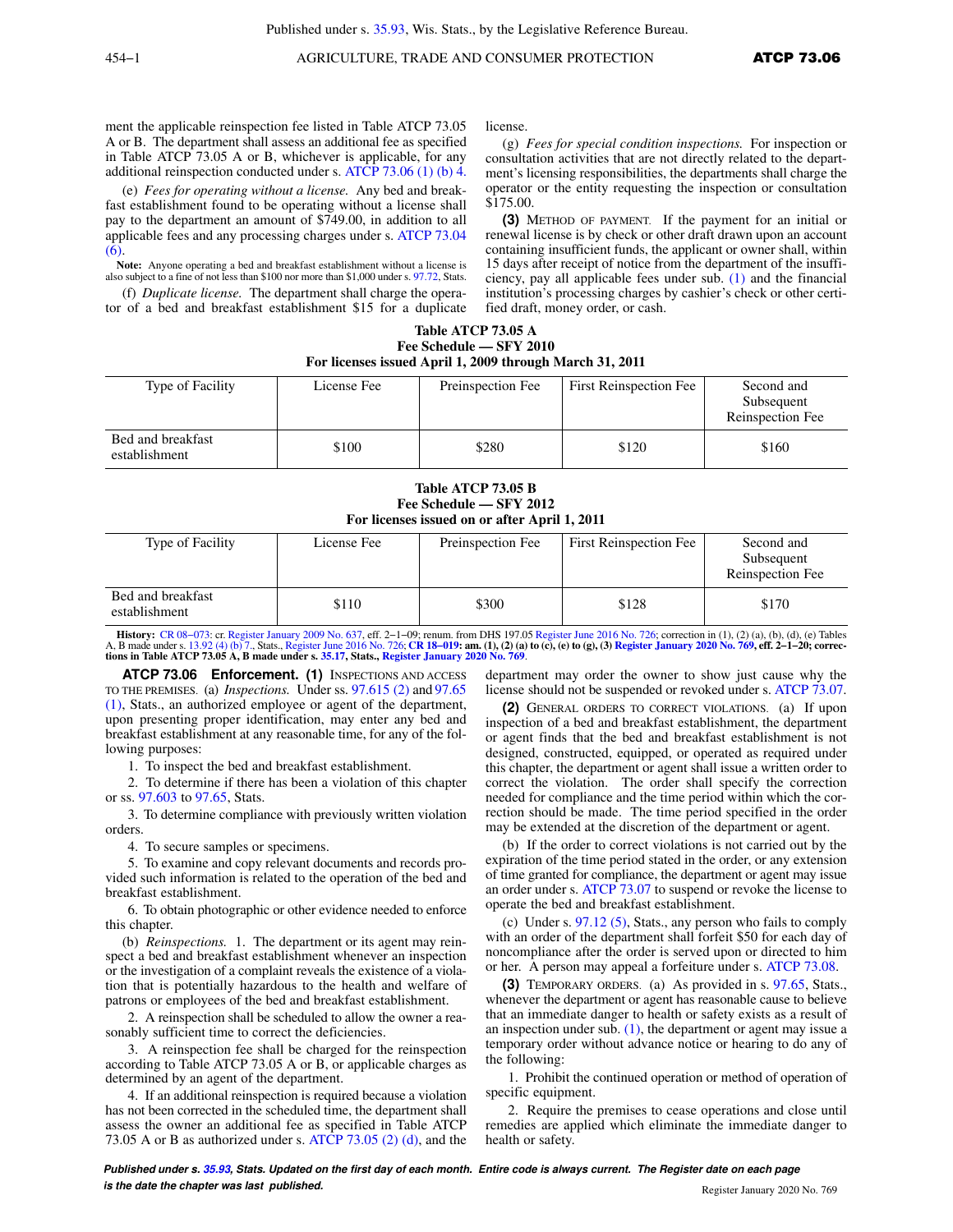(b) 1. A temporary order shall take effect upon delivery to the operator or responsible supervisor. Except as provided in par. [\(c\),](https://docs.legis.wisconsin.gov/document/administrativecode/ATCP%2073.06(3)(c)) the temporary order shall remain in effect for 14 days from the date of delivery, but a temporary order may be reissued for one additional 14−day period if necessary to complete any analysis or examination of samples, specimens, or other evidence.

2. No operation or method of operation prohibited by the temporary order may be resumed without the approval of the department or agent until the order has terminated or the time period specified in subd. [1.](https://docs.legis.wisconsin.gov/document/administrativecode/ATCP%2073.06(3)(b)1.) has expired, whichever occurs first. If, upon completed analysis or examination, the department or agent determines that construction, sanitary condition, operation, or method of operation of the premises or equipment does not constitute an immediate danger to health or safety, the department or agent shall immediately notify the owner, operator or responsible supervisor in writing and the temporary order shall terminate upon receipt of the written notice.

(c) If the analysis or examination shows that the construction, sanitary condition, operation or method of operation of the premises or equipment constitutes an immediate danger to health or safety, the department or agent, within the effective period of the temporary order specified in par. [\(b\) 1.](https://docs.legis.wisconsin.gov/document/administrativecode/ATCP%2073.06(3)(b)1.), shall provide written notice of the findings to the owner, operator or responsible supervisor. Upon receipt of the notice, the temporary order remains in effect until a final decision is issued under s. [ATCP 73.08](https://docs.legis.wisconsin.gov/document/administrativecode/ATCP%2073.08). The notice shall include a statement that the facility has a right to request a hearing under s. [ATCP 73.08](https://docs.legis.wisconsin.gov/document/administrativecode/ATCP%2073.08) within 15 days after issuance of the notice.

(d) Any person who fails to comply with a temporary order issued by the department shall forfeit \$10 for each day of noncompliance after the order is served upon or directed to him or her and, under s.  $97.65(5)(a)$ , Stats., may be fined not more than \$10,000 or imprisoned not more than one year in the county jail, or both. A person may appeal a forfeiture under s. [ATCP 73.08](https://docs.legis.wisconsin.gov/document/administrativecode/ATCP%2073.08).

**History:** CR 08–073: cr. [Register January 2009 No. 637](https://docs.legis.wisconsin.gov/document/register/637/B/toc), eff. 2–1–09; renum. from DHS 197.06 [Register June 2016 No. 726;](https://docs.legis.wisconsin.gov/document/register/726/B/toc) correction in (1) (a) (intro.), (b) 3, 4, (2)<br>(b), (c), (3) (a) (intro.), (c), (d) made under s. 13. [2016 No. 726](https://docs.legis.wisconsin.gov/document/register/726/B/toc); correction in (3) (b) 1. made under s. [35.17,](https://docs.legis.wisconsin.gov/document/statutes/35.17) Stats., [Register June 2016](https://docs.legis.wisconsin.gov/document/register/726/B/toc) [No. 726](https://docs.legis.wisconsin.gov/document/register/726/B/toc); **[CR 18−019](https://docs.legis.wisconsin.gov/document/cr/2018/19): am. (1) (b) 4., (2) (b) [Register January 2020 No. 769,](https://docs.legis.wisconsin.gov/document/register/769/B/toc) eff. 2−1−20**.

**ATCP 73.07 Suspension or revocation of license.** The department may, after a hearing under s. [ATCP 73.08](https://docs.legis.wisconsin.gov/document/administrativecode/ATCP%2073.08), suspend or revoke a license for violation of ss. [97.603](https://docs.legis.wisconsin.gov/document/statutes/97.603) to [97.65](https://docs.legis.wisconsin.gov/document/statutes/97.65), Stats., this chapter or an order issued by the department. The suspension or revocation order shall take effect 15 days after the date of issuance unless a hearing is requested under s. [ATCP 73.08 \(1\).](https://docs.legis.wisconsin.gov/document/administrativecode/ATCP%2073.08(1))

**History:** CR 08–073: cr. [Register January 2009 No. 637](https://docs.legis.wisconsin.gov/document/register/637/B/toc), eff. 2–1–09; renum. from<br>DHS 197.07 [Register June 2016 No. 726;](https://docs.legis.wisconsin.gov/document/register/726/B/toc) correction made under s. [13.92 \(4\) \(b\) 7.](https://docs.legis.wisconsin.gov/document/statutes/13.92(4)(b)7.),<br>Stats., Register June 2016 No. 726; **CR 18–019: am. Regist [769](https://docs.legis.wisconsin.gov/document/register/769/B/toc), eff. 2−1−20**.

**ATCP 73.08 Appeals of actions by the department. (1)** (a) Except as provided in sub. [\(2\)](https://docs.legis.wisconsin.gov/document/administrativecode/ATCP%2073.08(2)) or [\(3\)](https://docs.legis.wisconsin.gov/document/administrativecode/ATCP%2073.08(3)), a request for a hearing for denial of a license, a voided license, suspension, revocation, forfeiture, or an order given under s. [ATCP 73.06 \(1\) \(b\) 4.](https://docs.legis.wisconsin.gov/document/administrativecode/ATCP%2073.06(1)(b)4.) or [\(2\)](https://docs.legis.wisconsin.gov/document/administrativecode/ATCP%2073.06(2)) shall be submitted in writing to the department of administration's division of hearings and appeals within 15 days after receipt of the notice of the department's action.

(b) A request for hearing that is mailed to the division of hearings and appeals shall be considered filed with the division on the date of the postmark.

(c) A request for hearing that is hand−delivered to the division of hearings and appeals shall be considered filed on the date the request is received by the division of hearings and appeals.

(d) A request for hearing transmitted by facsimile to the division of hearings and appeals shall be considered filed on the date and time imprinted by the division's facsimile machine on the transaction report that accompanies the document. Documents received by facsimile after midnight local time shall be deemed filed on the first following business day.

Note: Effective 7–1–16, pursuant to [2015 Wis. Act 55](https://docs.legis.wisconsin.gov/document/acts/2015/55) and s. [227.43](https://docs.legis.wisconsin.gov/document/statutes/227.43) (1m), Stats., a request for hearing shall be submitted to the DATCP Secretary via e–mail at [datc](mailto:datcpappeals@wisconsin.gov)als@wisconsin.gov, faxed to (608) 224–5034, mailed to PO Box 8911, Madison, Wisconsin 53708–8911, or hand delivered to 2811 Agriculture Drive, Madison, Wisconsin 53718.

(e) As a condition for requesting a hearing under this subsection to appeal the voiding of a license, an applicant or owner shall comply with sub.  $(3)$ . In an appeal concerning voiding a license, the burden is on the applicant or owner to show that the entire applicable fees, late fees and processing charges have been paid.

**(2)** A request for hearing on a temporary order given by the department under s. [ATCP 73.06 \(3\)](https://docs.legis.wisconsin.gov/document/administrativecode/ATCP%2073.06(3)) shall be made in writing to the department within 15 days of receipt of the order. The department shall hold a hearing within 15 days after the department receives the written request for hearing, unless the department and the owner agree to a later date, the immediate danger to health is removed, the order is not contested or the owner and the department mutually agree that no purpose would be served by a hearing. A final decision shall be issued under s. [227.47,](https://docs.legis.wisconsin.gov/document/statutes/227.47) Stats., within 10 days following the conclusion of the hearing. The decision may order any of the following to remove the danger to health:

(a) Changes to or replacement of equipment or construction.

(b) Changes in or cessations of any operation or method of operation of the equipment or premises.

**Note:** A request for hearing, under sub. (2), shall be submitted to the DATCP Secretary via e–mail at datepappeals@wisconsin.gov, faxed to  $(608)$  224–5034, mailed to PO Box 8911, Madison, Wisconsin 53708–8911, or hand d department secretary or designee.

**(3)** If the department voids a license under s. [ATCP 73.04 \(6\),](https://docs.legis.wisconsin.gov/document/administrativecode/ATCP%2073.04(6)) the owner shall submit, within 15 days after receipt of the notice of the department's action, documentary evidence that all applicable fees, late fees and processing charges have been paid and that there are no outstanding payments due to the department.

**History:** [CR 08−073:](https://docs.legis.wisconsin.gov/document/cr/2008/73) cr. [Register January 2009 No. 637,](https://docs.legis.wisconsin.gov/document/register/637/B/toc) eff. 2−1−09; renum. from DHS 197.08 [Register June 2016 No. 726;](https://docs.legis.wisconsin.gov/document/register/726/B/toc) correction in (1) (a), (2) (intro.), (3) made<br>under s. [13.92 \(4\) \(b\) 7.](https://docs.legis.wisconsin.gov/document/statutes/13.92(4)(b)7.), Stats., Register June 2016 No. 726; correction in (1) (c) made<br>under s. [35.17,](https://docs.legis.wisconsin.gov/document/statutes/35.17) Stats., Register June 2016 No. **[Register January 2020 No. 769,](https://docs.legis.wisconsin.gov/document/register/769/B/toc) eff. 2−1−20; correction in (1) (e) made under s. [35.17,](https://docs.legis.wisconsin.gov/document/statutes/35.17) Stats., [Register January 2020 No. 769](https://docs.legis.wisconsin.gov/document/register/769/B/toc)**.

**ATCP 73.09 Appeals of actions by agent health departments.** If an agent issues a license under this chapter, the agent shall create enforcement and appeal procedures under ss. [66.0417](https://docs.legis.wisconsin.gov/document/statutes/66.0417) and [97.615 \(2\) \(g\),](https://docs.legis.wisconsin.gov/document/statutes/97.615(2)(g)) Stats.

**History:** CR 08–073: cr. [Register January 2009 No. 637,](https://docs.legis.wisconsin.gov/document/register/637/B/toc) eff. 2–1–09; renum. from<br>DHS 197.09 [Register June 2016 No. 726](https://docs.legis.wisconsin.gov/document/register/726/B/toc); correction made under s. [13.92 \(4\) \(b\) 7.](https://docs.legis.wisconsin.gov/document/statutes/13.92(4)(b)7.), Stats., [Register June 2016 No. 726;](https://docs.legis.wisconsin.gov/document/register/726/B/toc) CR 18–019: am. Registe

**ATCP 73.10 Water supply and waste disposal. (1)** SERVICE AVAILABILITY. The requirements covering water supply and sewage disposal facilities for all bed and breakfast establishments are based on the availability of public utilities as well as the practicability of connection to public utilities.

**(2)** PUBLIC UTILITIES. If an approved public water supply and approved public sewerage facilities are available to the bed and breakfast establishment, connection and use are required, as specified in chs. [SPS 382](https://docs.legis.wisconsin.gov/document/administrativecode/ch.%20SPS%20382) and [383](https://docs.legis.wisconsin.gov/document/administrativecode/ch.%20SPS%20383), rules of the department of safety and professional services and ch. [NR 812,](https://docs.legis.wisconsin.gov/document/administrativecode/ch.%20NR%20812) rules of the department of natural resources.

**(3)** PRIVATE WELLS. A private well is permitted as a source of water when a public water facility is not available to the premises. The well shall be located on the premises and shall be constructed and the pump installed in accordance with ch. [NR 812,](https://docs.legis.wisconsin.gov/document/administrativecode/ch.%20NR%20812) rules of the department of natural resources governing well drilling and pump installation. A water sample shall be submitted annually to a certified laboratory for bacterial analysis, and a copy of the report giving the results of the analysis shall be made available to the department or its agent upon request. Whenever safe water cannot be obtained consistently from a well constructed in apparent compliance with ch. [NR 812,](https://docs.legis.wisconsin.gov/document/administrativecode/ch.%20NR%20812) as evidenced by laboratory reports, the well shall be reconstructed or a new well constructed in accordance with the requirements of the department of natural resources

**Published under s. [35.93,](https://docs.legis.wisconsin.gov/document/statutes/35.93) Stats. Updated on the first day of each month. Entire code is always current. The Register date on each page is the date the chapter was last published.** Register January 2020 No. 769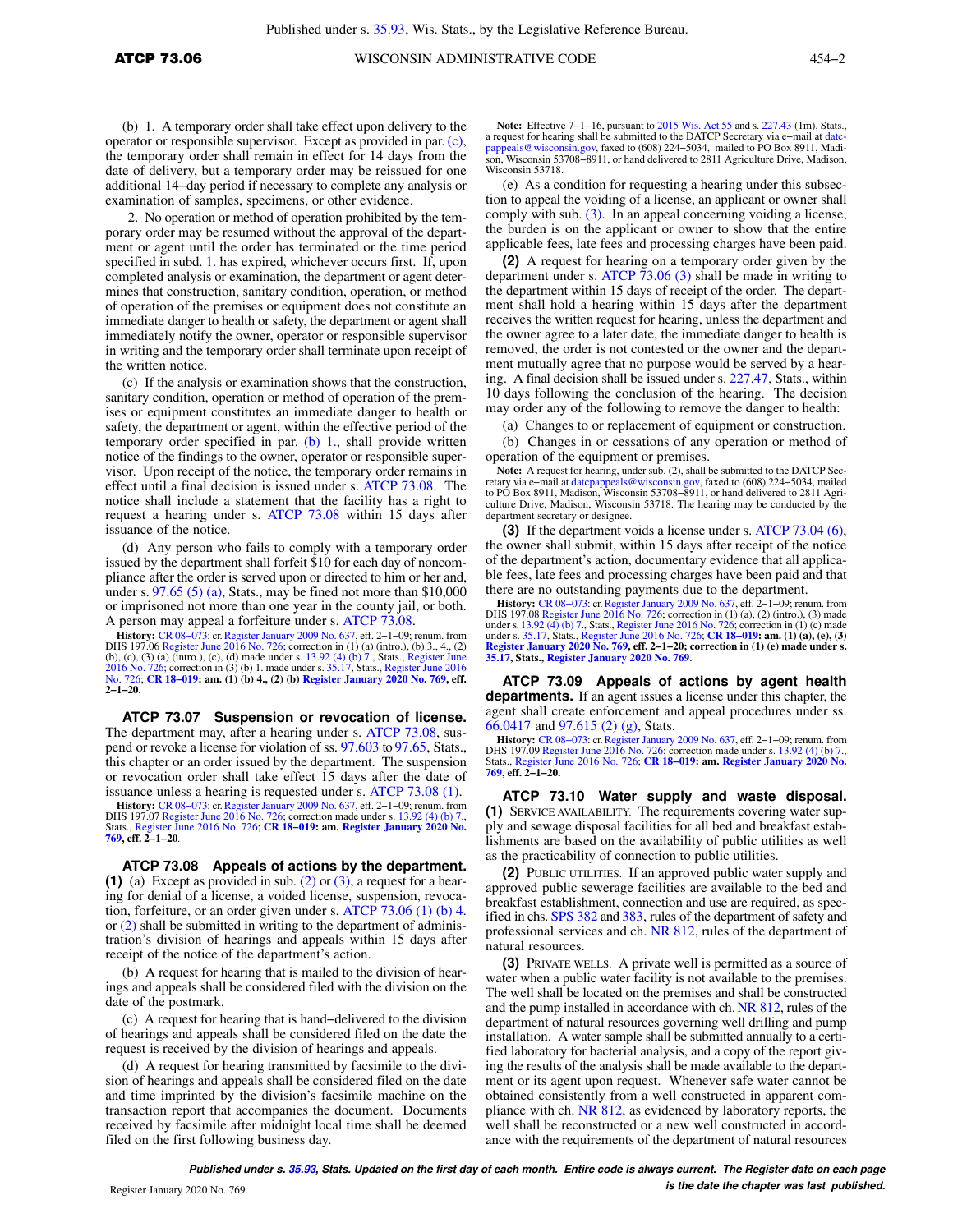except that if the reconstruction or new construction is determined to be impractical or is found to be ineffective, the use of the well shall be discontinued and water shall be transported on a temporary basis from a source and in a manner approved by the department.

**(4)** PLUMBING. All plumbing and fixtures shall meet the requirements for one−family and two−family dwellings contained in chs. [SPS 382](https://docs.legis.wisconsin.gov/document/administrativecode/ch.%20SPS%20382) and [384](https://docs.legis.wisconsin.gov/document/administrativecode/ch.%20SPS%20384), the applicable state plumbing codes, and shall be maintained in good repair and in a sanitary condition.

**(5)** PRIVATE SEWAGE DISPOSAL. (a) A private sewage disposal system, as defined in s. [145.01 \(12\)](https://docs.legis.wisconsin.gov/document/statutes/145.01(12)), Stats., is permitted when a public sewer facility is not available to the premises. The system shall be located on the premises and shall be designed, constructed and operated in accordance with s. [145.245,](https://docs.legis.wisconsin.gov/document/statutes/145.245) Stats., and the applicable state plumbing codes, chs. [SPS 382](https://docs.legis.wisconsin.gov/document/administrativecode/ch.%20SPS%20382) and [383.](https://docs.legis.wisconsin.gov/document/administrativecode/ch.%20SPS%20383)

(b) Failed on−site private waste disposal systems shall be replaced or rehabilitated. In this paragraph, "failed system" has the meaning prescribed for "failing private sewage system" in s. [145.245 \(4\)](https://docs.legis.wisconsin.gov/document/statutes/145.245(4)), Stats.

(c) Plans and installation details covering the design and construction, alteration or extension of private sewage disposal systems shall have the approval of the department of safety and professional services or its designated agent.

(d) All plumbing fixtures shall be connected to the building drainage system, with discharge to a public sewer or private sewage disposal system.

**History:** Cr. [Register, June, 1985, No. 354](https://docs.legis.wisconsin.gov/document/register/354/B/toc), eff. 7−1−85; corrections in (2) and (3) made under s. 13.93 (2m) (b) 7., Stats., [Register, January, 1995, No. 469;](https://docs.legis.wisconsin.gov/document/register/469/B/toc) corrections in (2) and (3) made under s. 13.93 (2m) (b) 6. and 7., Stats., [Register, August, 1998,](https://docs.legis.wisconsin.gov/document/register/512/B/toc) [No. 512](https://docs.legis.wisconsin.gov/document/register/512/B/toc); CR 08-073: renum. from HFS 197.05 [Register January 2009 No. 637](https://docs.legis.wisconsin.gov/document/register/637/B/toc), eff. 2−1−09; corrections in (2), (4), (5) (a) and (c) made under s. 13.92 (4) (b) 6.,7., Stats., [Register January 2012 No. 673;](https://docs.legis.wisconsin.gov/document/register/673/B/toc) renum. from DHS 197.10 [Register June 2016 No.](https://docs.legis.wisconsin.gov/document/register/726/B/toc) [726](https://docs.legis.wisconsin.gov/document/register/726/B/toc).

**ATCP 73.11 Toilet, handwashing and bathing facilities. (1)** GENERAL. Bed and breakfast establishments shall be provided with clean and sanitary toilet, handwashing, and bathing facilities. These facilities, and laundry facilities used in conjunction with bed and breakfast establishments, shall be cleaned at least daily, if used, and maintained in good repair.

**(2)** FIXTURES. One toilet, lavatory, and shower or bathtub shall be provided for every 10 guests or fraction thereof.

**(3)** HOT AND COLD WATER. All lavatories and baths shall be supplied with hot and cold running water. Each person who is provided accommodations shall be provided individual soap and clean, individual bath cloths, and towels.

**(4)** LINENS. Clean towels and bath cloths shall be stored and handled in a manner which avoids contamination.

**History:** Cr. [Register, June, 1985, No. 354,](https://docs.legis.wisconsin.gov/document/register/354/B/toc) eff. 7−1−85; [CR 08−073](https://docs.legis.wisconsin.gov/document/cr/2008/73): renum. from HFS 197.06 [Register January 2009 No. 637,](https://docs.legis.wisconsin.gov/document/register/637/B/toc) eff. 2−1−09; renum. from DHS 197.11 [Register June 2016 No. 726.](https://docs.legis.wisconsin.gov/document/register/726/B/toc)

**ATCP 73.12 Furnishings, equipment and utensils. (1)** DESIGN. All equipment, utensils and furnishings shall be designed, made of a kind of material and constructed to be easily cleanable and to be durable. Surfaces with which food or drink comes into contact shall be easily accessible for cleaning and shall be nontoxic, corrosion−resistant, nonabsorbent, and free of defects. Disposable articles shall be made from nontoxic materials.

**(2)** INSTALLATION OF FURNISHINGS AND EQUIPMENT. All furnishings and equipment shall be installed in a way that facilitates the cleaning of the furnishings and equipment and all adjacent areas.

**(3)** CONDITION OF FURNISHINGS AND EQUIPMENT. Furnishings and equipment shall be kept clean and in good repair.

**(4)** UTENSIL SANITATION. (a) Utensils shall be kept clean and in good repair.

(b) Multi−use eating and drinking utensils shall be thoroughly cleaned after each use. Facilities needed for the operations of washing, rinsing and sanitizing shall be provided.

(c) Pots, pans and other utensils used in the preparation or serving of food or drink and all food storage utensils shall be thoroughly cleaned after each use. Cooking surfaces of equipment, if any, shall be cleaned at least once each day. Nonfood contact surfaces of equipment shall be cleaned at intervals that will keep them in a clean and sanitary condition.

(d) Residential sinks and home−style mechanical dishwashing machines are acceptable facilities for washing multi−use eating and drinking utensils, and pots, pans and other cooking utensils.

(e) Immediately following either manual or mechanical washing of eating and drinking utensils, and pots, pans, and other cooking utensils, these utensils shall be effectively sanitized by being submerged in a hypochlorite solution with a chlorine concentration continuously maintained at 100 parts per million, or another approved sanitizing solution which shall be used at the concentration at which tested and approved by the department. Dishpans may be used to accomplish the final sanitizing rinse.

**(5)** SINGLE−SERVICE UTENSILS. The reuse of single−service utensils is prohibited.

**History:** Cr. [Register, June, 1985, No. 354](https://docs.legis.wisconsin.gov/document/register/354/B/toc), eff. 7−1−85; [CR 08−073:](https://docs.legis.wisconsin.gov/document/cr/2008/73) renum. from HFS 197.07 [Register January 2009 No. 637,](https://docs.legis.wisconsin.gov/document/register/637/B/toc) eff. 2−1−09; renum. from DHS 197.12 [Register June 2016 No. 726](https://docs.legis.wisconsin.gov/document/register/726/B/toc).; correction in (4) (c) made under s. [35.17](https://docs.legis.wisconsin.gov/document/statutes/35.17), Stats., [Register](https://docs.legis.wisconsin.gov/document/register/726/B/toc) [June 2016 No. 726](https://docs.legis.wisconsin.gov/document/register/726/B/toc)

**ATCP 73.13 Food. (1)** STORAGE. All food storage facilities shall be kept clean and free of vermin. Residential kitchen cabinets are acceptable storage facilities.

**(2)** FOOD SUPPLIES. Food, including milk and milk products, shall be clean, wholesome, free from spoilage, free from adulteration and misbranding, and safe for human consumption. Milk of only pasteurized Grade A quality may be used. Use of home− canned food is prohibited except for jams and jellies.

**(3)** FOOD PROTECTION. (a) Foods shall be protected from contamination while being stored, prepared and served, and during transportation. Perishable foods shall be stored at temperatures that will protect them against spoilage. Potentially hazardous food shall be maintained at safe temperatures of  $40^{\circ}$ F. (4 $^{\circ}$ C.) or below, or  $150^{\circ}$ F. (66 $^{\circ}$ C.) or above, as appropriate, except during necessary periods of preparation and serving. Frozen food shall be kept at temperatures that will keep them frozen, except when being thawed for preparation or use. Potentially hazardous frozen food shall be thawed at refrigerator temperatures of  $40^{\circ}$ F. ( $4^{\circ}$ C.) or below, quick−thawed as part of the cooking process, or thawed by another method approved by the department. An indicating thermometer shall be located in each refrigerator. Raw fruits and vegetables shall be washed thoroughly before use. Stuffings, poultry, stuffed meats and poultry, and pork and pork products shall be cooked to heat all parts of the food to at least  $165^{\circ}$ F. ( $74^{\circ}$ C.) before being served. Salads made of meat, poultry, potatoes, fish, shellfish, or eggs, and other potentially hazardous prepared food, shall be prepared from chilled products, with a minimum of manual contact. Portions of food once served to an individual may not be served again.

(b) Refrigeration facilities, hot food storage facilities and effective insulated facilities shall be provided as needed to ensure that all food is maintained at safe temperatures of  $40^{\circ}$ F. (4 $^{\circ}$ C.) or below, or  $150^{\circ}$  F. (66 $^{\circ}$ C.) or above, as appropriate, during storage, preparation and serving.

(c) Containers of food shall be stored above the floor, on clean racks, shelves, or other clean surfaces, in such a manner as to be protected from splash and other contamination.

**(4)** EMPLOYEE HEALTH. (a) No person knowingly infected with a communicable disease that may be transmitted by food handling may work in a bed and breakfast establishment.

**Published under s. [35.93,](https://docs.legis.wisconsin.gov/document/statutes/35.93) Stats. Updated on the first day of each month. Entire code is always current. The Register date on each page is the date the chapter was last published. is the date the chapter was last published.** Register January 2020 No. 769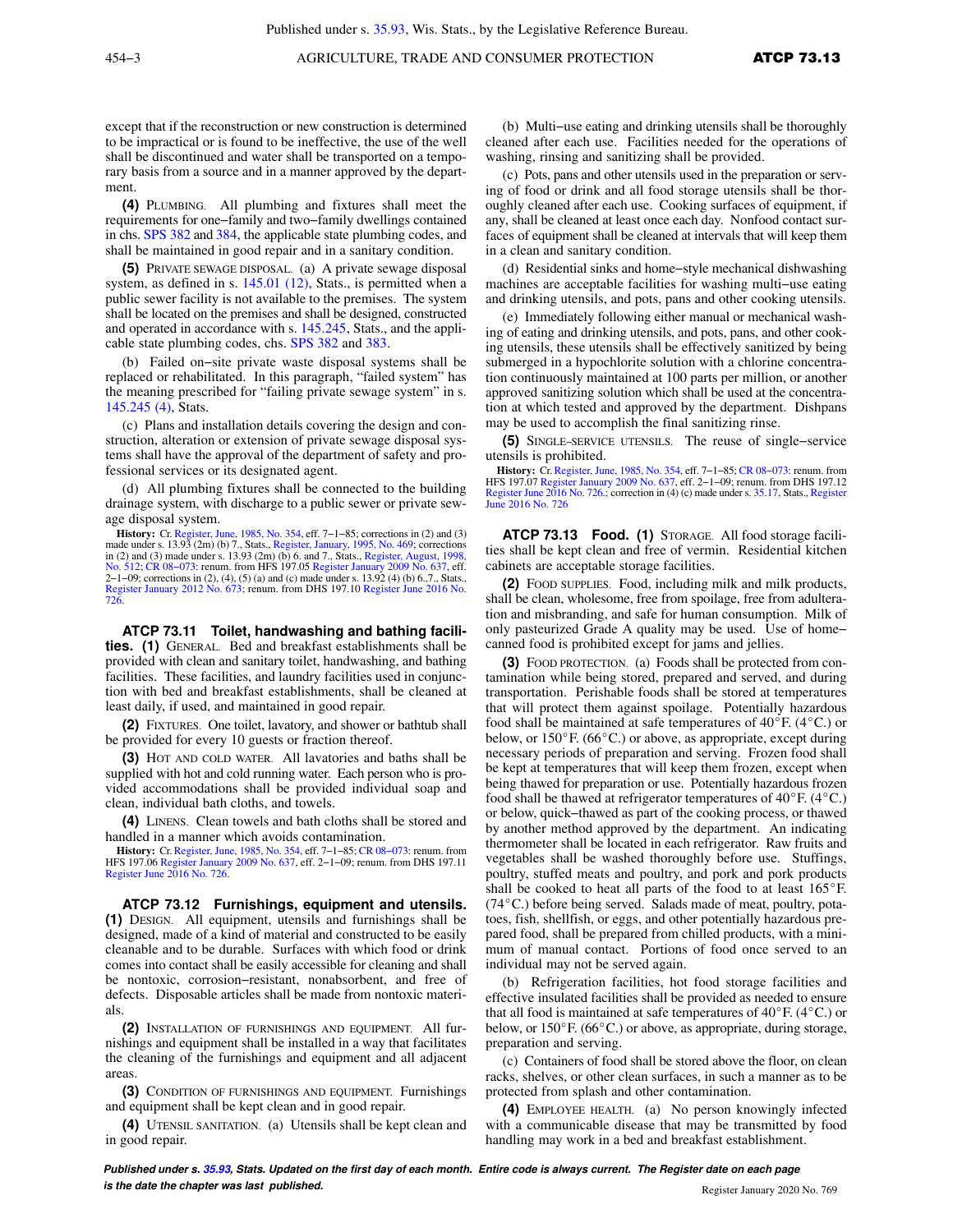(b) If the bed and breakfast operator suspects that any employee, family member, or the operator himself or herself has a communicable disease that may be transmitted by food handling, that person shall be immediately excluded from working in the bed and breakfast establishment and, in the case of a reportable communicable disease under s. [DHS 145.03 \(2\)](https://docs.legis.wisconsin.gov/document/administrativecode/DHS%20145.03(2)), the operator shall notify the local health authority immediately.

(c) Persons while preparing or serving food or washing equipment or utensils shall wear clean outer garments, maintain a high degree of personal cleanliness and conform to hygienic practices. They shall wash their hands thoroughly before starting work and as often as necessary while working, in order to remove soil and contamination. After visiting a toilet room, these persons shall wash their hands thoroughly in a lavatory but never in the kitchen sink. No one while preparing or serving food may use tobacco in any form.

**History:** Cr. [Register, June, 1985, No. 354,](https://docs.legis.wisconsin.gov/document/register/354/B/toc) eff. 7–1–85; CR 08–073: renum. from<br>HFS 197.08 [Register January 2009 No. 637](https://docs.legis.wisconsin.gov/document/register/637/B/toc), eff. 2–1–09; correction in (4) (b) made<br>under s. [13.92 \(4\) \(b\) 7.,](https://docs.legis.wisconsin.gov/document/statutes/13.92(4)(b)7.) Stats., Register January 2009 N 197.13 [Register June 2016 No. 726.](https://docs.legis.wisconsin.gov/document/register/726/B/toc)

**ATCP 73.14 Building safety. (1)** VENTILATION WITH SPACE HEATERS. (a) Any room where a gas space heater is located shall have a constant supply of fresh air through a permanent opening which shall not be closed. The size of the opening shall be at least one square inch for each 1,000 BTU per hour of the rated heating capacity of the heater, with a minimum of 10 square inches (65 square cm), or be so constructed that the air used in the combustion of the fuel is taken directly from the outside.

(b) The use of unvented gas, kerosene, oil or other fossil fuel space heaters is prohibited.

**(2)** SMOKE DETECTION. Each bed and breakfast establishment shall be provided with an approved, listed, labeled, and operable smoke detector located inside each sleeping room and at the top of each stairway in a manner consistent with the manufacturer's recommendations.

**(3)** WINDOW SCREENS. All windows that can be opened in sleeping rooms shall be screened, using 16 mesh or finer material. Unless sleeping rooms are effectively air−conditioned, doors opening to the outside shall be similarly screened.

**(4)** FIRE EXTINGUISHERS. Each bed and breakfast establishment shall be provided with at least one approved, listed and labeled fire extinguisher located near the sleeping rooms.

**(5)** VENTILATION AND LIGHTING. Rooms and areas used in conjunction with bed and breakfast establishments shall be ventilated and lighted as needed. The ventilation and lighting shall be effective under actual use conditions. Ventilating equipment and lighting fixtures shall be kept clean and in good repair.

**(6)** COOKING IN SLEEPING ROOMS. Cooking in sleeping rooms is prohibited.

**History:** Cr. [Register, June, 1985, No. 354,](https://docs.legis.wisconsin.gov/document/register/354/B/toc) eff. 7−1−85; [CR 08−073](https://docs.legis.wisconsin.gov/document/cr/2008/73): renum. from HFS 197.09 [Register January 2009 No. 637](https://docs.legis.wisconsin.gov/document/register/637/B/toc), eff. 2−1−09; renum. from DHS 197.14 [Register June 2016 No. 726.](https://docs.legis.wisconsin.gov/document/register/726/B/toc)

**ATCP 73.145 Carbon monoxide detectors. (1)** PUR-POSE. The purpose of this section is to implement the requirements of s.  $97.625$  (1) (am) and (1g), Stats., with respect to bed and breakfast establishments in a manner consistent with the standards in s. [101.149](https://docs.legis.wisconsin.gov/document/statutes/101.149), Stats., and ss. [SPS 321.097](https://docs.legis.wisconsin.gov/document/administrativecode/SPS%20321.097) and [362.0915.](https://docs.legis.wisconsin.gov/document/administrativecode/SPS%20362.0915)

**Note:** Section 97.625 (1) (am), Stats., was repealed by [2017 a. 330](https://docs.legis.wisconsin.gov/document/acts/2017/330).

**(2)** DEFINITIONS. In this section:

(a) "Carbon monoxide detector" means an electronic or battery−operated device that sounds an alarm when an unsafe level of carbon monoxide is in the air. A carbon monoxide detector is referred to as a "carbon monoxide alarm" by the Underwriters Laboratories, Inc., standards and ss. [SPS 320.24 \(2\)](https://docs.legis.wisconsin.gov/document/administrativecode/SPS%20320.24(2)), [321.097](https://docs.legis.wisconsin.gov/document/administrativecode/SPS%20321.097) and [362.0915.](https://docs.legis.wisconsin.gov/document/administrativecode/SPS%20362.0915)

(b) "Fuel−burning appliance" means a device that is used or intended to be used in a residential building and burns fossil fuel or carbon based fuel where carbon monoxide is a combustion by−

product. "Fuel−burning appliance" includes stoves, ovens, grills, clothes dryers, furnaces, boilers, water heaters, heaters, and fireplaces.

(c) "Inspection agent" means an individual holding certification under s. [SPS 305.71](https://docs.legis.wisconsin.gov/document/administrativecode/SPS%20305.71) as an HVAC qualifier, who has been retained by the department or its agent to conduct the inspections of sealed combustion units required under this section and ss. [101.149 \(5\)](https://docs.legis.wisconsin.gov/document/statutes/101.149(5)) (c) and 97.625 (1) (am), Stats.

**Note:** Sections 97.625 (1) (am) and 101.149 (5) (c), Stats., were repealed by [2017](https://docs.legis.wisconsin.gov/document/acts/2017/330) [a. 330](https://docs.legis.wisconsin.gov/document/acts/2017/330).

(d) "Listed" means equipment that is tested by an independent testing agency and accepted by the department of safety and professional services.

(e) "Residential building" means a bed and breakfast establishment.

(f) "Sealed combustion appliance" means a listed fuel−burning appliance that acquires all air for combustion through a dedicated sealed passage from the outside to a sealed combustion chamber and for which all combustion products are vented to the outside through a separate dedicated sealed vent.

(g) "Sleeping area" means the area of the unit in which the bedrooms or sleeping rooms are located. Bedrooms or sleeping rooms separated by another use area such as a kitchen or living room are separate sleeping areas but bedrooms or sleeping rooms separated by a bathroom are not separate sleeping areas.

(h) "Unit" means a part of a residential building that is offered for pay as a sleeping place or sleeping accommodations to an individual or a group of individuals maintaining a common household to the exclusion of others. Every room or set of rooms that is rented out separately is a "unit."

**(3)** INSTALLATION REQUIREMENTS. The operator shall install carbon monoxide detectors in compliance with the requirements of s. [101.149 \(2\)](https://docs.legis.wisconsin.gov/document/statutes/101.149(2)), Stats., and s. [SPS 321.097](https://docs.legis.wisconsin.gov/document/administrativecode/SPS%20321.097) or [362.0915,](https://docs.legis.wisconsin.gov/document/administrativecode/SPS%20362.0915) as follows:

(a) Except as provided in par. [\(b\)](https://docs.legis.wisconsin.gov/document/administrativecode/ATCP%2073.145(3)(b)) or in sub.  $(6)$ , the operator shall install a carbon monoxide detector in each residential building in all of the following places not later than the date specified under par. [\(c\):](https://docs.legis.wisconsin.gov/document/administrativecode/ATCP%2073.145(3)(c))

1. In the basement of the building if the basement has a fuel− burning appliance.

2. Within 15 feet of each sleeping area of a unit that has a fuel− burning appliance.

3. Within 15 feet of each sleeping area of a unit that is immediately adjacent to a unit, located on the same floor level, that has a fuel−burning appliance.

4. In each room that has a fuel−burning appliance and that is not used as a sleeping area, not more than 75 feet from the fuel− burning appliance.

5. In each hallway leading from a unit that has a fuel−burning appliance, in a location that is within 75 feet from the unit, measured from the door of the unit along the hallway leading from the unit, except that, if there is no electrical outlet within this distance, the operator shall place the carbon monoxide detector at the closest available electrical outlet in the hallway.

(b) If a unit is not part of a multiunit building, the operator need not install more than one carbon monoxide detector in the unit.

(c) 1. Except as provided under subd. [2.,](https://docs.legis.wisconsin.gov/document/administrativecode/ATCP%2073.145(3)(c)2.) the operator shall comply with the requirements of this subsection before a residential building is occupied.

2. The operator shall comply with the requirements of this subsection not later than April 1, 2010, if construction of the residential building was initiated before October 1, 2008, or if the department of safety and professional services approved the plans for the construction of the building under s. [101.12](https://docs.legis.wisconsin.gov/document/statutes/101.12), Stats., before October 1, 2008.

(d) A carbon monoxide detector shall conform to UL 2034 and shall be listed and labeled identifying conformance to UL 2034.

**Published under s. [35.93,](https://docs.legis.wisconsin.gov/document/statutes/35.93) Stats. Updated on the first day of each month. Entire code is always current. The Register date on each page is the date the chapter was last published.** Register January 2020 No. 769